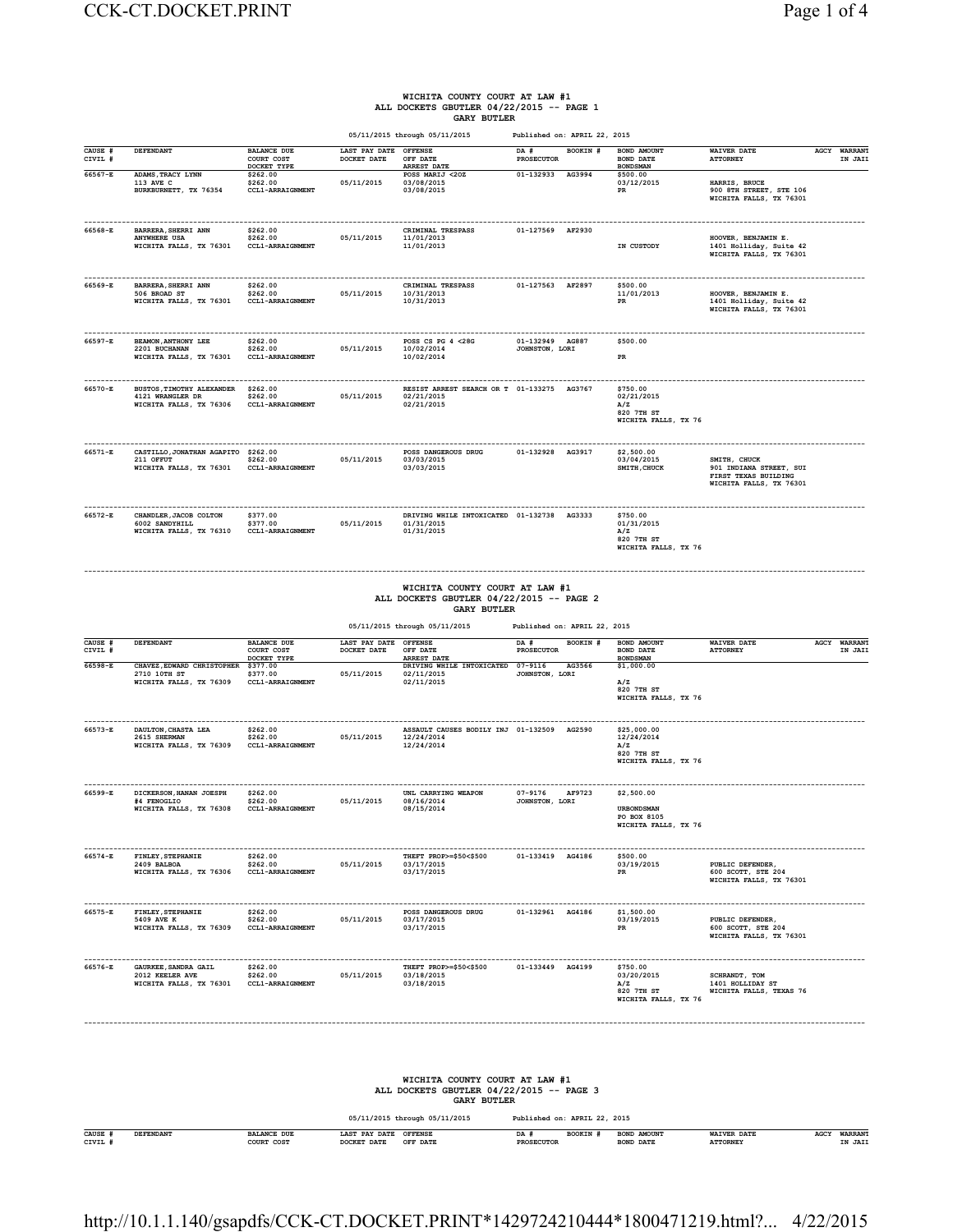#### CCK-CT.DOCKET.PRINT Page 2 of 4

| 66014-E            | HARRIS, MICHAEL ERVIN<br>613 SO. 3RD ST<br>SALINE, KS 67401                    | DOCKET TYPE<br>\$262.00<br>\$262.00<br>CCL1-ARRAIGNMENT | 05/11/2015                           | <b>ARREST DATE</b><br>THEFT PROP>=\$50<\$500<br>08/07/2013<br>01/20/2015                         | 01-127239                                        | <b>BONDSMAN</b><br>\$500.00<br>01/23/2015<br>GRAVES BAIL BONDS<br>PO BOX 1012<br>CARTHAGE, TX 75633 |                                                                                                  |                                |
|--------------------|--------------------------------------------------------------------------------|---------------------------------------------------------|--------------------------------------|--------------------------------------------------------------------------------------------------|--------------------------------------------------|-----------------------------------------------------------------------------------------------------|--------------------------------------------------------------------------------------------------|--------------------------------|
| 66600-E            | HARRIS ROBERT CHASE<br>315 S OAK<br>ARCHER CITY, TX 76351                      | \$377.00<br>\$377.00<br>CCL1-ARRAIGNMENT                | 05/11/2015                           | DRIVING WHILE INTOXICATED 04-12984 AE9072<br>06/02/2013<br>06/02/2013                            | JOHNSTON, LORI                                   | \$500.00<br>A/Z<br>820 7TH ST<br>WICHITA FALLS, TX 76                                               | PUBLIC DEFENDER<br>600 SCOTT, STE 204<br>WICHITA FALLS, TX 76301                                 |                                |
| 66601-E            | HERNANDEZ, ERIKA MICHELLE<br>1323 N. 8TH ST<br>WICHITA FALLS, TX 76306         | \$262.00<br>\$262.00<br>CCL1-ARRAIGNMENT                | 05/11/2015                           | CRIMINAL TRESPASS HABIT/S 01-133504 AG4314<br>03/23/2015<br>03/23/2015                           | JOHNSTON, LORI                                   | \$1,000.00<br>PR                                                                                    | MASSEY, ROBERT R<br>710 LAMAR, STE 440G<br>WICHITA FALLS, TX 76301                               |                                |
| 66602-E            | HETRICK, HEATHER RENE<br>900 BURNETT<br>WICHITA FALLS, TX 76301                | \$262.00<br>\$262.00<br>CCL1-ARRAIGNMENT                | 05/11/2015                           | INTERFER W/PUBLIC DUTIES<br>03/21/2015<br>03/21/2015                                             | 01-133518 AG4276<br>JOHNSTON, LORI               | \$1,500.00<br>PR                                                                                    |                                                                                                  |                                |
| 66577-E            | HIBBS, TYLER RAY<br>603 W SMITH AVE<br>IOWA PARK, TX 76367                     | \$262.00<br>\$262.00<br>CCL1-ARRAIGNMENT                | 05/11/2015                           | ASSAULT CAUSES BODILY INJ 01-132622 AG3405<br>12/31/2014<br>02/03/2015                           |                                                  | \$2,500.00<br>02/03/2015<br>EAVES, JEFF                                                             | EAVES, JEFF<br>900 8TH ST, SUITE 1400<br>WICHITA FALLS, TEXAS 76                                 |                                |
| 66578-R            | JOHNSON, FRANKLIN MATTHEW<br>1675 ARDATH AVE<br>WICHITA FALLS, TX 76302        | \$262.00<br>\$262.00<br>CCL1-ARRAIGNMENT                | 05/11/2015                           | THEFT OF SERV >=\$20<\$500 01-133366 AG4222<br>01/29/2015<br>03/19/2015                          |                                                  | \$1,000.00<br>03/19/2015<br>A/Z<br>820 7TH ST<br>WICHITA FALLS, TX 76                               | ELLIOTT, SUSAN<br>710 LAMAR STREET STE. 4<br>WICHITA FALLS, TX 76301                             |                                |
| 66579-E            | JONES, JEROME AKI<br>1806 KATHERINE<br>WICHITA FALLS, TX 76310                 | \$262.00<br>\$262.00<br>CCL1-ARRAIGNMENT                | 05/11/2015                           | POSS DANGEROUS DRUG<br>03/12/2015<br>03/12/2015                                                  | 01-132945 AG4055                                 | IN CUSTODY                                                                                          | SCHRANDT, TOM<br>1401 HOLLIDAY ST<br>WICHITA FALLS, TEXAS 76                                     | YES                            |
|                    |                                                                                |                                                         |                                      | WICHITA COUNTY COURT AT LAW #1<br>ALL DOCKETS GBUTLER 04/22/2015 -- PAGE 4<br><b>GARY BUTLER</b> |                                                  |                                                                                                     |                                                                                                  |                                |
| CAUSE #            | DEFENDANT                                                                      | <b>BALANCE DUE</b>                                      | LAST PAY DATE OFFENSE                | 05/11/2015 through 05/11/2015                                                                    | Published on: APRIL 22, 2015<br>BOOKIN #<br>DA # | BOND AMOUNT                                                                                         | <b>WAIVER DATE</b>                                                                               | AGCY WARRANT                   |
| CIVIL #<br>66580-E | JONES, JEROME AKI                                                              | COURT COST<br>DOCKET TYPE<br>\$262.00                   | DOCKET DATE                          | OFF DATE<br><b>ARREST DATE</b><br>POSS DANGEROUS DRUG                                            | PROSECUTOR<br>01-132946<br>AG4055                | BOND DATE<br><b>BONDSMAN</b>                                                                        | <b>ATTORNEY</b>                                                                                  | IN JAII                        |
|                    | 1806 KATHERINE<br>WICHITA FALLS, TX 76310                                      | \$262.00<br>CCL1-ARRAIGNMENT                            | 05/11/2015                           | 03/12/2015<br>03/12/2015                                                                         |                                                  | IN CUSTODY                                                                                          | SCHRANDT, TOM<br>1401 HOLLIDAY ST<br>WICHITA FALLS, TEXAS 76                                     | YES                            |
| 66581-E            | JONES, RAY EUGENE<br>2712 BALTIMORE<br>WICHITA FALLS, TX 76309                 | \$262.00<br>\$262.00<br>CCL1-ARRAIGNMENT                | 05/11/2015                           | POSS MARIJ <20Z<br>03/09/2015<br>03/09/2015                                                      | 04-14601 AG4018                                  | \$500.00<br>03/10/2015<br>A/Z<br>820 7TH ST<br>WICHITA FALLS, TX 76                                 |                                                                                                  |                                |
| 66582-E            | KELTON, JACKSON KYLE<br>2165 AVE G<br>WICHITA FALLS, TX 76309                  | \$262.00<br>\$262.00<br><b>CCL1-ARRAIGNMENT</b>         | 05/11/2015                           | ASSAULT CAUSES BODILY INJ 01-133348 AG3968<br>03/06/2015<br>03/06/2015                           |                                                  | \$1,500.00<br>04/10/2015<br><b>BRENDA GREEN</b><br>820 7TH ST<br>WICHITA FALLS, TX 76               | MASSEY, ROBERT R<br>710 LAMAR, STE 440G<br>WICHITA FALLS, TX 76301                               |                                |
| 66583-E            | <br>LEIJA, JOSHUA MARTIN<br>1621 HURSH<br>WICHITA FALLS, TX 76301              | \$0.00<br>\$262.00<br>CCL1-ARRAIGNMENT                  | 05/11/2015                           | TERRORISTIC THREAT OF FAM 01-132510<br>12/29/2014<br>12/29/2014                                  | AG2663<br>WILBANKS, SHELLY                       |                                                                                                     |                                                                                                  |                                |
| 66584-R            | LEIJA, JOSHUA MARTIN<br>1621 HURSH<br>WICHITA FALLS, TX 76301 CCL1-ARRAIGNMENT | \$0.00<br>\$262.00                                      | 05/11/2015                           | TERRORISTIC THREAT OF FAM 01-132511 AG2663<br>12/29/2014<br>12/29/2014                           |                                                  |                                                                                                     |                                                                                                  |                                |
| 66585-E            | MARTIN, KAY LYNN<br>405 MORRIS<br>WICHITA FALLS, TX 76308 CCL1-ARRAIGNMENT     | \$262.00<br>\$262.00                                    | 05/11/2015                           | POSS CS PG $3 < 28$ G<br>03/03/2015<br>03/03/2015                                                | 01-132927 AG3919                                 | \$2,500.00<br>PR                                                                                    | PUBLIC DEFENDER.<br>600 SCOTT, STE 204<br>WICHITA FALLS, TX 76301                                |                                |
| 66603-E            | MCDONALD, SAMANTHA ANN<br>1211 11ST APT 2<br>WICHITA FALLS, TX 76301           | \$262.00<br>\$262.00<br>CCL1-ARRAIGNMENT                | 05/11/2015                           | FAIL TO IDENTIFY FUGITIVE 04-14620 AG4268<br>03/20/2015<br>03/20/2015                            | JOHNSTON, LORI                                   | <b>IN CUSTODY</b>                                                                                   | BJORDAMMEN, STEPHEN R<br>710 LAMAR, SUITE 440<br>WICHITA FALLS, TX 76301                         | <b>YES</b>                     |
|                    |                                                                                |                                                         |                                      | WICHITA COUNTY COURT AT LAW #1<br>ALL DOCKETS GBUTLER 04/22/2015 -- PAGE 5<br><b>GARY BUTLER</b> |                                                  |                                                                                                     |                                                                                                  |                                |
|                    |                                                                                |                                                         |                                      | 05/11/2015 through 05/11/2015                                                                    | Published on: APRIL 22, 2015                     |                                                                                                     |                                                                                                  |                                |
| CAUSE #<br>CIVIL # | <b>DEFENDANT</b>                                                               | <b>BALANCE DUE</b><br>COURT COST<br>DOCKET TYPE         | LAST PAY DATE OFFENSE<br>DOCKET DATE | OFF DATE<br><b>ARREST DATE</b>                                                                   | BOOKIN #<br>DA #<br>PROSECUTOR                   | BOND AMOUNT<br>BOND DATE<br><b>BOND SMAN</b>                                                        | <b>WAIVER DATE</b><br><b>ATTORNEY</b>                                                            | <b>AGCY WARRANT</b><br>IN JAII |
| $66604 - E$        | MELO.MOISES NMN<br>3610 PARKHILL RD<br>WICHITA FALLS, TX 76301                 | \$262.00<br>\$262.00<br>CCL1-ARRAIGNMENT                | 05/11/2015                           | EVADING ARREST DETENTION<br>03/28/2015<br>03/28/2015                                             | 01-133544 AG4447<br>JOHNSTON, LORI               | \$2,000.00<br>A/Z<br>820 7TH ST                                                                     | VALVERDE, MICHAEL A.<br>SUITE 500<br>901 INDIANA<br>WICHITA FALLS, TX 76 WICHITA FALLS, TX 76301 |                                |
| 66605-E            | MELO, MOISES NMN                                                               | \$262.00                                                |                                      | ASSAULT CAUSES BODILY INJ 01-133529 AG4447                                                       |                                                  | \$2,500.00                                                                                          |                                                                                                  |                                |

http://10.1.1.140/gsapdfs/CCK-CT.DOCKET.PRINT\*1429724210444\*1800471219.html?... 4/22/2015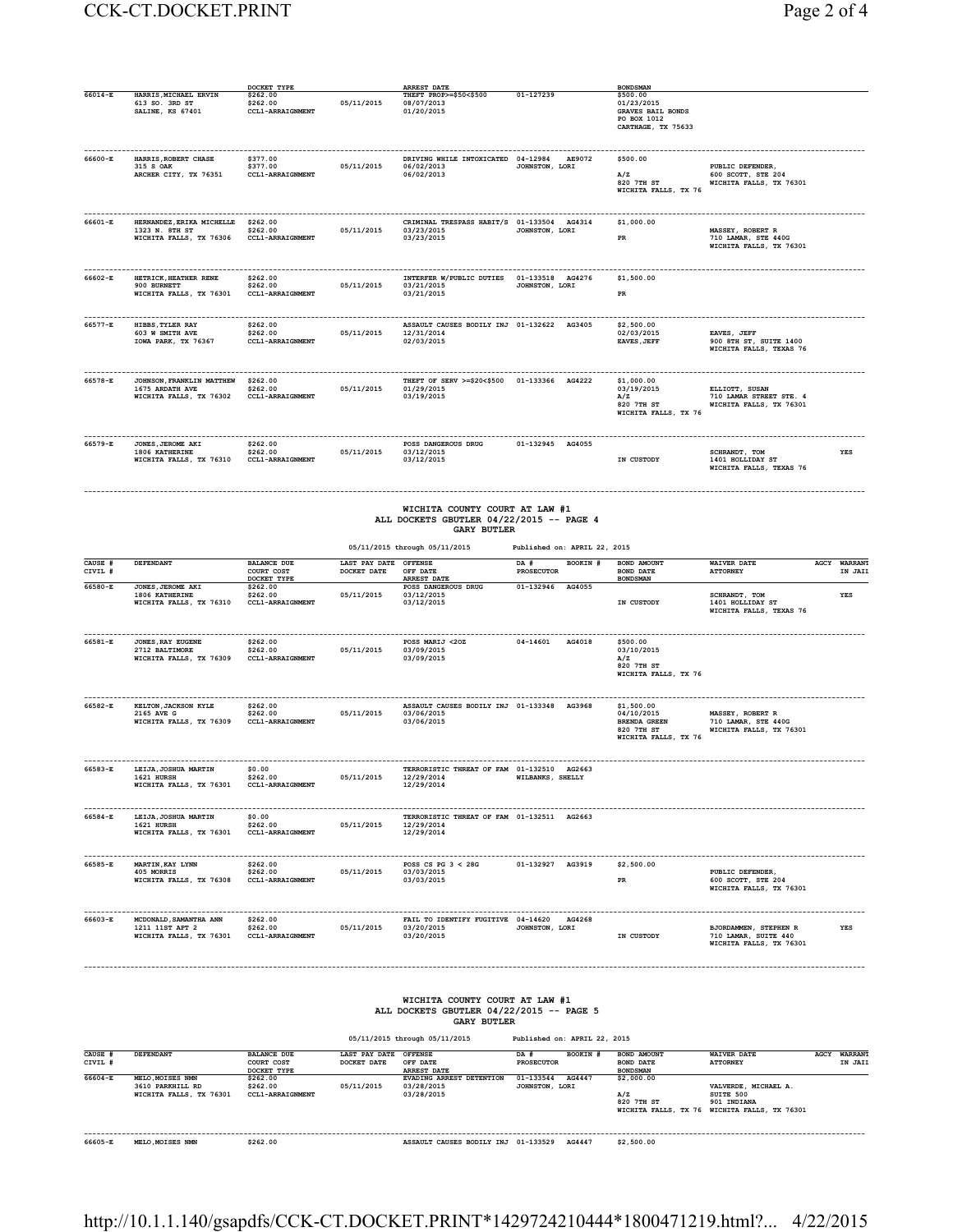|         | 3610 PARKHILL RD<br>WICHITA FALLS, TX 76301                               | \$262.00<br><b>CCL1-ARRAIGNMENT</b>             | 05/11/2015 | 03/28/2015<br>03/28/2015                                                | JOHNSTON, LORI   |        | A/Z<br>820 7TH ST                                             | VALVERDE, MICHAEL A.<br>SUITE 500<br>901 INDIANA<br>WICHITA FALLS, TX 76 WICHITA FALLS, TX 76301 |
|---------|---------------------------------------------------------------------------|-------------------------------------------------|------------|-------------------------------------------------------------------------|------------------|--------|---------------------------------------------------------------|--------------------------------------------------------------------------------------------------|
| 66606-E | NAJERO, YOLANDO<br>2433 RONACCI<br>WICHITA FALLS, TX 76306                | \$262.00<br>\$262.00<br><b>CCL1-ARRAIGNMENT</b> | 05/11/2015 | ASSAULT CAUSES BODILY INJ 01-133519 AG4288<br>03/21/2015<br>03/21/2015  | JOHNSTON, LORI   |        | \$2,500.00<br>$A - AA$<br>1000 6TH ST<br>WICHITA FALLS, TX 76 |                                                                                                  |
| 66586-E | <b>NELSON, KATHERYN</b><br>4100 WEEK PARK #191<br>WICHITA FALLS, TX 76308 | \$262.00<br>\$262.00<br><b>CCL1-ARRAIGNMENT</b> | 05/11/2015 | POSS MARIJ <20Z<br>03/16/2015<br>03/16/2015                             | 01-132960 AG4162 |        | \$500.00<br>A/Z<br>820 7TH ST<br>WICHITA FALLS, TX 76         |                                                                                                  |
| 66587-E | PATEL NATUBHAI SUKHABHI<br>2516 SHEPHERDS GLEN<br>WICHITA FALLS, TX 76308 | \$377.00<br>\$377.00<br>CCL1-ARRAIGNMENT        | 05/11/2015 | DRIVING WHILE INTOXICATED 04-14553<br>02/02/2015<br>02/02/2015          |                  | AG3365 | \$500.00<br>A/Z<br>820 7TH ST<br>WICHITA FALLS, TX 76         |                                                                                                  |
| 66588-E | POWELL, KENNETH MATTHEW<br>110 PATTERSON ST<br>WICHITA FALLS,             | \$262.00<br>\$262.00<br>CCL1-ARRAIGNMENT        | 05/11/2015 | POSS MARIJ <= 2 OZ DRUG FR 01-130671 AG3019<br>01/16/2015<br>01/16/2015 |                  |        | \$750.00<br>A/Z<br>820 7TH ST<br>WICHITA FALLS, TX 76         |                                                                                                  |

#### **WICHITA COUNTY COURT AT LAW #1 ALL DOCKETS GBUTLER 04/22/2015 -- PAGE 6 GARY BUTLER**<br>
05/11/2015 Published on: APRIL 22, 2015

 **05/11/2015 through 05/11/2015 Published on: APRIL 22, 2015**

|                    |                                                                                                      |                                                 |                                      | 05/11/2015 through 05/11/2015                                   | Published on: APRIL 22, 2015 |          |                                                       |                                                                                         |                                |
|--------------------|------------------------------------------------------------------------------------------------------|-------------------------------------------------|--------------------------------------|-----------------------------------------------------------------|------------------------------|----------|-------------------------------------------------------|-----------------------------------------------------------------------------------------|--------------------------------|
| CAUSE #<br>CIVIL # | <b>DEFENDANT</b>                                                                                     | <b>BALANCE DUE</b><br>COURT COST<br>DOCKET TYPE | LAST PAY DATE OFFENSE<br>DOCKET DATE | OFF DATE<br><b>ARREST DATE</b>                                  | DA #<br><b>PROSECUTOR</b>    | BOOKIN # | BOND AMOUNT<br><b>BOND DATE</b><br><b>BONDSMAN</b>    | <b>WAIVER DATE</b><br><b>ATTORNEY</b>                                                   | <b>AGCY WARRANT</b><br>IN JAIL |
| 66589-E            | ROGERS, CHRISTOPHER BRIAN<br>2408 BROOKS<br>WICHITA FALLS, TX 76301                                  | \$262.00<br>\$262.00<br>CCL1-ARRAIGNMENT        | 05/11/2015                           | POSS CS PG 3 < 28G<br>11/18/2014<br>11/18/2014                  | 01-132951                    | AG4420   | \$5,000.00<br>TROTTER, FRANK                          | TROTTER, FRANK<br>807 8TH ST STE 900<br>WICHITA FALLS, TX 76301                         | <b>YES</b>                     |
| 66461-E            | SHIELDS, AUSTIN WAYNE<br>201 S PRESTON<br>BURKBURNETT, TX 76354                                      | \$262.00<br>\$262.00<br><b>CCL1-ARRAIGNMENT</b> | 05/11/2015                           | POSS DANGEROUS DRUG<br>03/19/2015<br>03/19/2015                 | 10-9708<br>JOHNSTON, LORI    | AG4232   | \$1,000.00<br>A/Z<br>820 7TH ST                       | MARSH, LEE ANN<br>710 LAMAR<br>STE 440W<br>WICHITA FALLS, TX 76 WICHITA FALLS, TEXAS 76 |                                |
| 66607-E            | SHIELDS, AUSTIN WAYNE<br>201 S PRESTON<br>BURKBURNETT, TX 76354                                      | \$262.00<br>\$262.00<br><b>CCL1-ARRAIGNMENT</b> | 05/11/2015                           | CRIMINAL MISCHIEF >=\$50<\$ 10-9705<br>03/19/2015<br>03/19/2015 | JOHNSTON, LORI               | AG4232   | \$1,000.00<br>A/Z<br>820 7TH ST                       | MARSH, LEE ANN<br>710 LAMAR<br>STE 440W<br>WICHITA FALLS, TX 76 WICHITA FALLS, TEXAS 76 |                                |
| 66608-E            | SHIELDS. AUSTIN WAYNE<br>201 S PRESTON<br>BURKBURNETT, TX 76354                                      | \$262.00<br>\$262.00<br><b>CCL1-ARRAIGNMENT</b> | 05/11/2015                           | POSS DANGEROUS DRUG<br>03/19/2015<br>03/19/2015                 | 10-9706<br>JOHNSTON, LORI    | AG4232   | \$1,000.00<br>A/Z<br>820 7TH ST                       | MARSH, LEE ANN<br>710 LAMAR<br>STE 440W<br>WICHITA FALLS, TX 76 WICHITA FALLS, TEXAS 76 |                                |
| 66609-E            | SHIELDS, AUSTIN WAYNE<br>201 S PRESTON<br>BURKBURNETT, TX 76354                                      | \$262.00<br>\$262.00<br><b>CCL1-ARRAIGNMENT</b> | 05/11/2015                           | POSS DANGEROUS DRUG<br>03/19/2015<br>03/19/2015                 | 10-9707<br>JOHNSTON, LORI    | AG4232   | \$1,000.00<br>A/Z<br>820 7TH ST                       | MARSH, LEE ANN<br>710 LAMAR<br>STE 440W<br>WICHITA FALLS, TX 76 WICHITA FALLS, TEXAS 76 |                                |
| 66590-E            | --------------------------------------<br>SIDES, DANA RENEE<br>625 CITY VIEW DR<br>HARTLEY, TX 79044 | \$262.00<br>\$262.00<br><b>CCL1-ARRAIGNMENT</b> | 05/11/2015                           | THEFT PROP>=\$50<\$500<br>03/17/2015<br>03/17/2015              | 01-133418 AG4179             |          | \$500.00<br>A/Z<br>820 7TH ST<br>WICHITA FALLS, TX 76 |                                                                                         |                                |

# **WICHITA COUNTY COURT AT LAW #1 ALL DOCKETS GBUTLER 04/22/2015 -- PAGE 7 GARY BUTLER**

**------------------------------------------------------------------------------------------------------------------------------------------------------------------------------------------**

|                    |                                                                         |                                                 | 05/11/2015 through 05/11/2015 |                                                                | Published on: APRIL 22, 2015 |          |                                                                       |                                                                       |      |                           |
|--------------------|-------------------------------------------------------------------------|-------------------------------------------------|-------------------------------|----------------------------------------------------------------|------------------------------|----------|-----------------------------------------------------------------------|-----------------------------------------------------------------------|------|---------------------------|
| CAUSE #<br>CIVIL # | <b>DEFENDANT</b>                                                        | <b>BALANCE DUE</b><br>COURT COST<br>DOCKET TYPE | LAST PAY DATE<br>DOCKET DATE  | <b>OFFENSE</b><br>OFF DATE<br><b>ARREST DATE</b>               | DA #<br><b>PROSECUTOR</b>    | BOOKIN # | BOND AMOUNT<br><b>BOND DATE</b><br><b>BONDSMAN</b>                    | <b>WAIVER DATE</b><br><b>ATTORNEY</b>                                 | AGCY | <b>WARRANT</b><br>IN JAIL |
| 66591-E            | SMITH, DAWNE SCHYRELLE<br>1110 N. BEVERLY<br>WICHITA FALLS, TX 76306    | \$262.00<br>\$262.00<br><b>CCL1-ARRAIGNMENT</b> | 05/11/2015                    | THEFT PROP>=\$50<\$500<br>02/12/2015<br>02/12/2015             | 01-133444                    | AG3585   | \$1,000.00<br>A/Z<br>820 7TH ST<br>WICHITA FALLS, TX 76               |                                                                       |      |                           |
| 66462-E            | SNEDDON, DANIEL JOSEPH<br>1024 WELLINGTON<br>WICHITA FALLS, TX 76305    | \$377.00<br>\$377.00<br><b>CCL1-ARRAIGNMENT</b> | 05/11/2015                    | DRIVING WHILE INTOXICATED<br>01/29/2015<br>01/29/2015          | 07-9592<br>JOHNSTON, LORI    | AG3291   | \$750.00<br>01/29/2015<br>A-AA<br>1000 6TH ST<br>WICHITA FALLS, TX 76 | COTTON, THOMAS C<br>900 8TH ST, SUITE 1250<br>WICHITA FALLS, TX 76301 |      |                           |
| 66610-E            | TAYLOR, LEONARDO TYRA<br>TEALWOOD APTS # 321<br>WICHITA FALLS, TX 76302 | \$262.00<br>\$262.00<br><b>CCL1-ARRAIGNMENT</b> | 05/11/2015                    | CRIMINAL MISCHIEF >=\$50<\$ 05-621<br>03/03/2015<br>03/26/2015 | JOHNSTON, LORI               | AG4375   | \$500.00<br>PR                                                        |                                                                       |      |                           |

http://10.1.1.140/gsapdfs/CCK-CT.DOCKET.PRINT\*1429724210444\*1800471219.html?... 4/22/2015